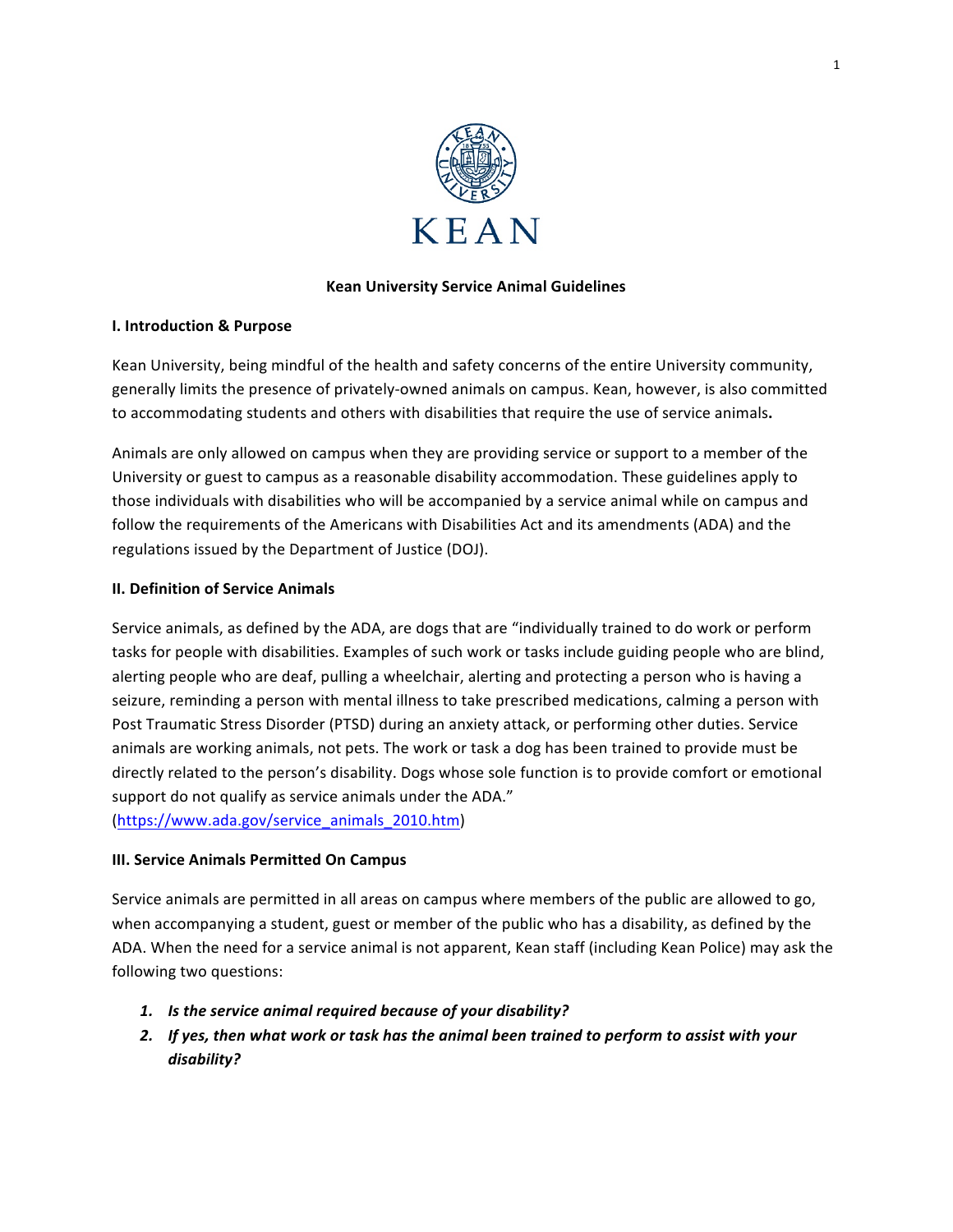#### **Exclusion for Areas of Safety:**

It may be considered unsafe for service animals to be present in certain areas of Kean facilities, or during specific educational or recreational activities on campus. Each place or activity will be considered as to its risk potential by Kean staff, including a representative from ODS, the area director and/or professor. When it is determined that an area or activity is unsafe for the service animal, ODS will arrange reasonable accommodations for the student.

#### **IV. Notification of Service Animal Use On-Campus**

1. Students who intend to use a service animal on-campus must register and provide the following documentation to the Office of Disability Services (ODS):

- A. Current vaccination in accordance with local ordinances and regulations.
- B. Licensure in accordance with local ordinances and regulations. Dogs must wear license tags at all times.

Students are strongly encouraged to register their service animal with ODS. Registration of the service animal allows ODS to notify faculty that a student will be accompanied by a service animal in class and help prepare faculty for the dog's arrival. ODS can also be of assistance if use of a service animal requires a room change. Students are also strongly encouraged to have their service animal wear a vest identifying them as service animals.

2. Residential Students: When applying for housing, the student must disclose to ODS that they will be accompanied by a service animal on campus.

3. Guests of Residents: Residential students who are requesting a guest pass for a guest with a disability who will be accompanied by a service animal should disclose to Residential Student Services (RSS) staff that the guest will be accompanied by a service animal. Students are responsible for assuring that their guests comply with these guidelines when on campus.

## **V. Responsibilities of All Persons with Disabilities (Owners) Using Service Animals**

1. All owners are responsible for any and all damages caused by their service animal on campus and must take appropriate precautions to prevent property damage and/or injury. If a student's service animal causes damage to Kean property, the cost of the damage will be assessed and assigned to the student's bill.

2. The cost of care, arrangements and responsibility for the health and well-being of the service animal are the sole responsibility of the owner at all times. Service animals housed in Kean residences must be crated or caged when left unattended; they should not be left unattended for extended periods of **time.** 

3. Service animals must be under the full control of the owner at all times on campus. Reasonable behavior is expected from all service animals while on campus. If a service animal exhibits behavior that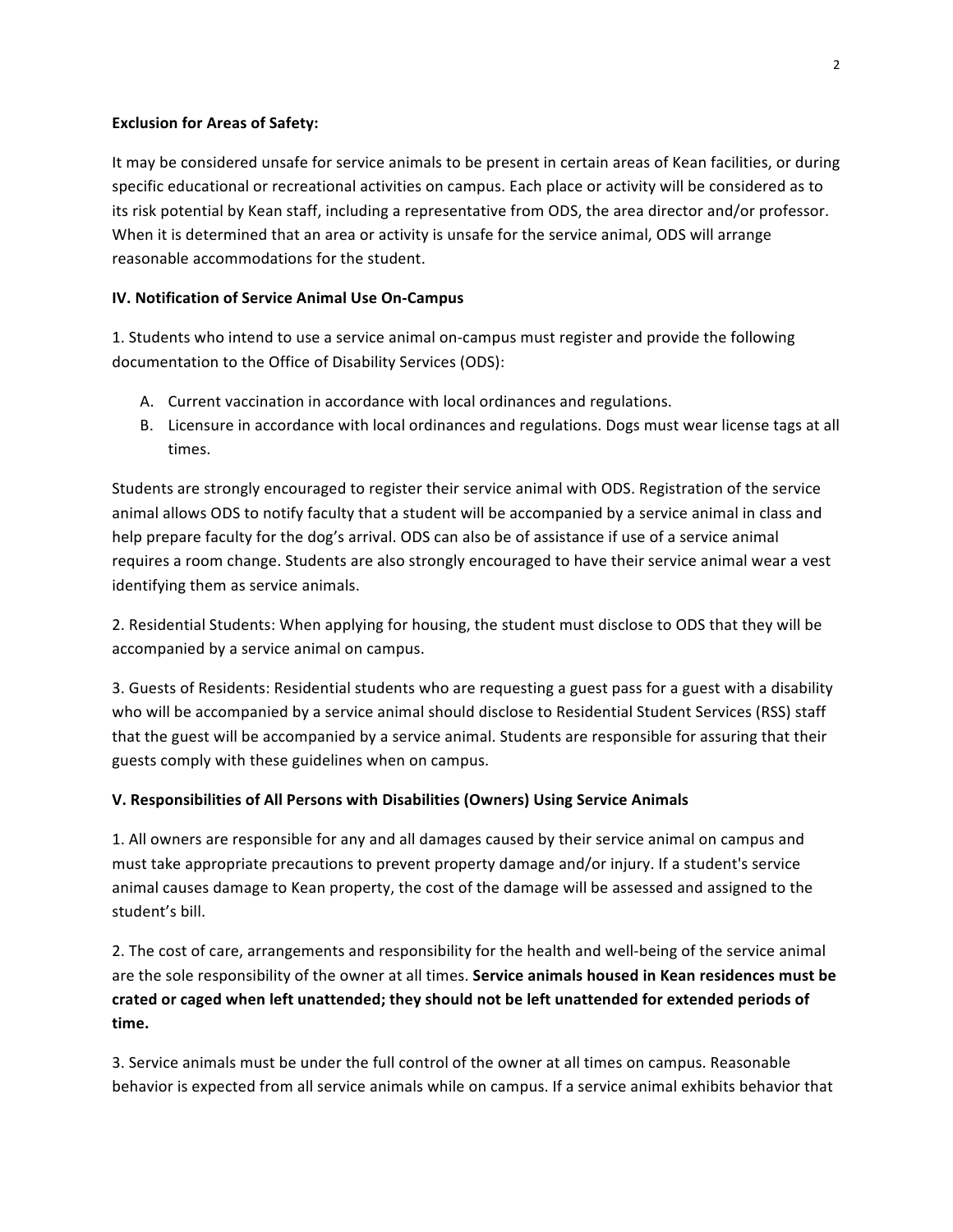could reasonably be deemed to be disruptive or detrimental to others, the owner is expected to take effective action to control the animal, correct the situation or remove the animal from the affected area. In addition:

> A. When outside of the owner's residence, the animal must be on a fixed leash no **longer than 6 feet**. It should never be permitted to wander the campus off leash even when accompanied by the owner. If special arrangements regarding the length of the leash are required, please contact ODS.

B. The animal must be as unobtrusive as possible when in the presence of other members of the Kean community.

C. The animal must be house-trained.

D. Service animals are prohibited in kitchens and food preparation areas.

4. The owner is solely responsible for clean-up of waste when the service animal relieves itself. Service animal waste clean-up includes appropriate waste clean-up equipment and proper disposal of waste in an outside container. Individuals with disabilities who physically cannot clean up after their own service animal are still responsible for ensuring that waste is disposed of properly. *Dogs cannot relieve themselves in the areas near Trotter's Creek that runs through the main campus.* 

## **VI. Conflicting Needs**

It is common for persons to have a condition that precipitates an allergic or other reaction to animals. Persons (including Kean faculty or staff) who have asthma/allergy/medical issues when in prolonged close proximity with a service animal on campus should be directed to ODS. Action will be taken to consider the needs of both persons to resolve the problem as efficiently and effectively as possible.

The guidelines addressing such conflicting needs also apply in the Kean residence halls. If there is a conflict within a residence hall that cannot be resolved between the two parties, then RSS and ODS will collaborate to reach a solution.

## **VII. Removal of Service Animals from Campus**

A service animal may be removed from any area on the campus and may be prohibited from Kean facilities for the following reasons:

a. **Disruption**: An owner may be directed to remove a service animal from a public or common area on campus when the animal is unruly or disruptive (e.g. barking, snapping, running around, bringing attention to itself, jumping up on people, escaping from cage or leash). If the improper behavior happens repeatedly, the owner may be prohibited from bringing the animal to campus until the owner can demonstrate that they have taken significant steps to mitigate the behavior. Any animal that exhibits aggressive or unsafe behavior may be prohibited from Kean facilities.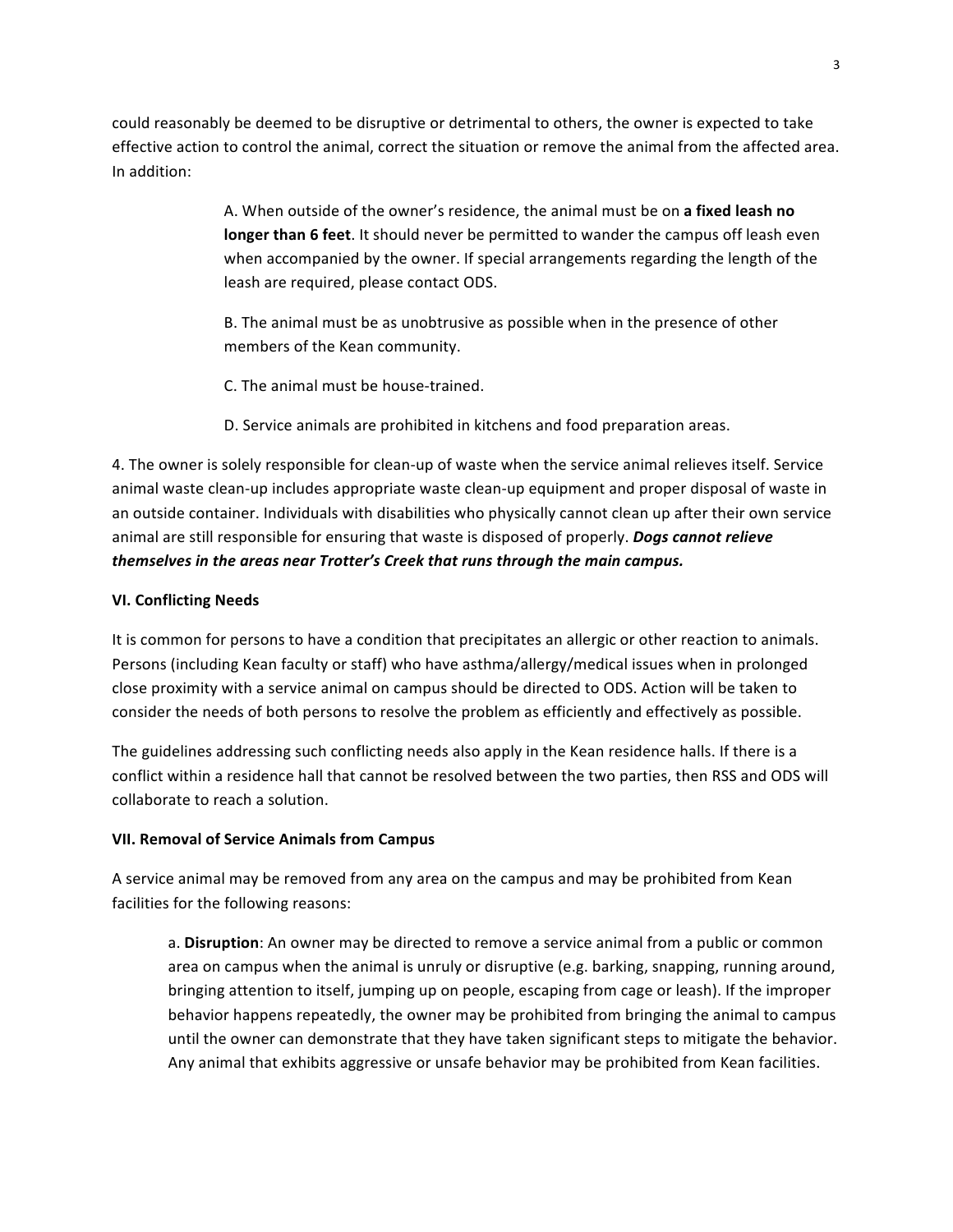b. **Threatening behavior:** A service animal will be excluded from the campus when that animal's behavior or condition poses a direct threat to the health and safety of others, including other service animals, in Kean staff's sole discretion.

c. **III health**: Service animals that are ill should not be taken into public or common areas on campus. An owner with an ill service animal may be asked to remove the animal from Kean facilities. 

d. Uncleanliness: Owners must ensure that their animals are kept in sanitary conditions and are clean and well-groomed. An owner of a service animal whose condition is excessively unclean or unsanitary (e.g., flea infested, foul-smelling and/or shedding excessively, urinating or defecating inappropriately) may be asked to remove the animal from Kean facilities.

Should an owner's service animal be ordered removed and prohibited from campus for any reason, ODS may afford the owner the option of continuing to attend the University with other reasonable accommodations. 

#### **VIII. Public Etiquette by the Service Animal**

Kean University has an obligation to ensure the safety of all of its employees and students, as well as to take necessary steps to eliminate any undue interruption of the educational process and overall operation of the college. Therefore, the animal:

1. Must not be allowed to sniff people, store shelves, tables in eating areas, or personal belongings of others;

2. Must not initiate contact with other people or animals on campus;

3. Must not display any behaviors or noises that are disruptive to others, such as barking, whining, or growling; scratching doors or chewing on furniture or personal belongings of others;

- 4. Must avoid excessive personal grooming in public settings;
- 5. Must not block an aisle, passageway or fire/emergency exits;
- 6. Must be trained to not be attracted to food that may be in common areas; and
- 7. Must be house broken.

Breaches of public etiquette by service animals could result in removal of the animal from campus.

## **IX. Appeal Procedures**

If an animal is removed from campus, the student may appeal this decision in writing to the Office of Affirmative Action Programs (OAAP). Appeals must state a specific reason(s) for why the owner believes the request should be reconsidered. OAAP may consider records and information relevant to the owner's appeal, whether submitted by the owner or obtained from any Kean office or staff person, including ODS and Kean Police. A decision on a service animal appeal shall be issued by the Office of Affirmative Action Programs in writing and shall be the final administrative action of Kean University.